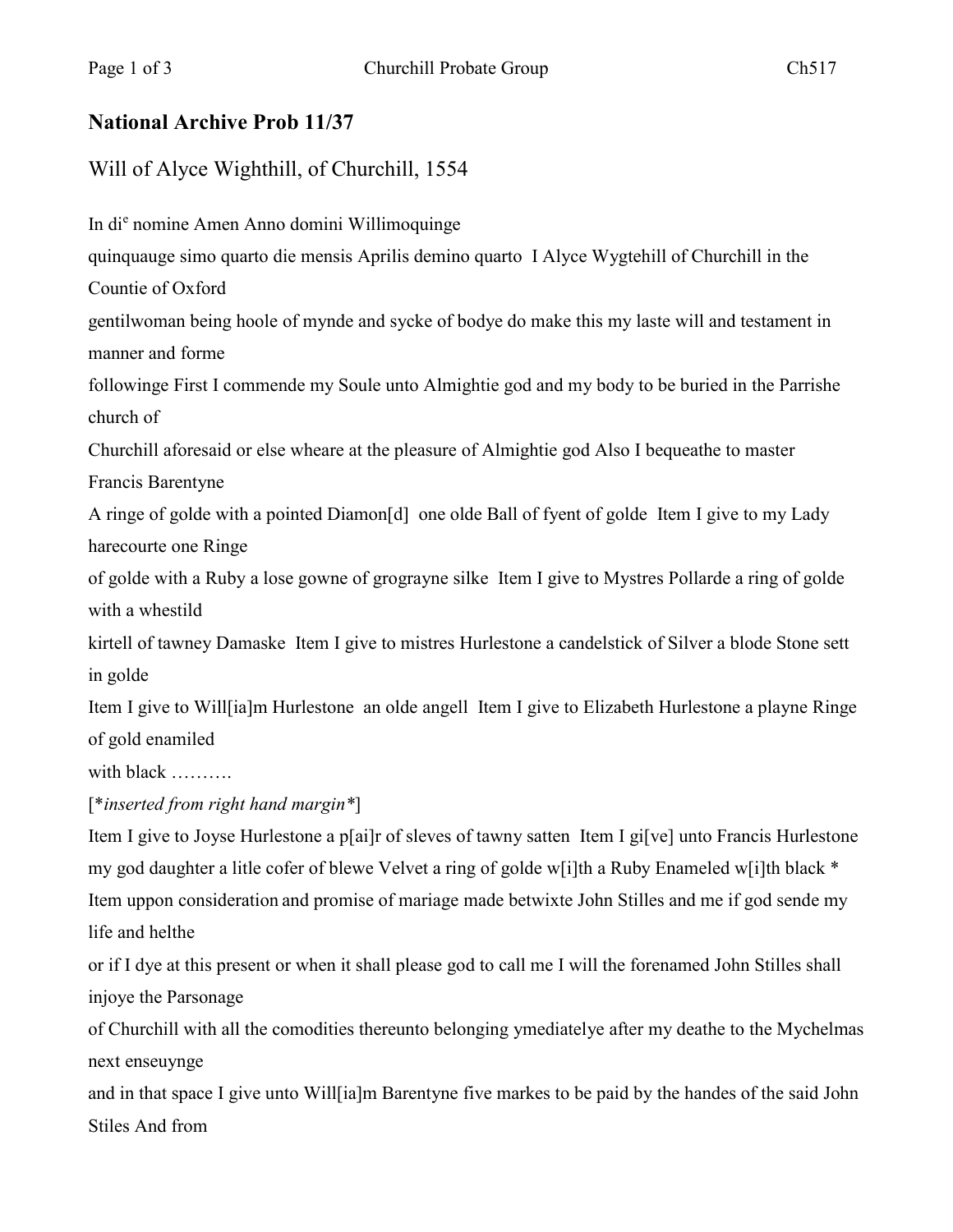that Mychelmas next ensewinge after my deathe I will the said John Stiles shall enioye and occupie the said p[a]rsonage with all comodities and profittes Unto the ende and terme of seaven Yeares the next Ensewinge And duringe those seaven Yeares I will that the said John paye yearley to Will[ia]m Barentyne twentie markes a yeare of good and lawfull money of Englande And at the ende and terme of the said seaven yeares I will the said Will[ia]m Barentyne to enioye the hoole terme and termes of my said Leases of the said Parsonage of Churchill to hym and to his hieres of his Bodye Lawfully begottone payinge his Sister Margaret twentie nobles a yeare duringe the terme of the said Leases Excepte she marie Thomas Rickethorne if she so doo he said brother Will[ia]m shall give one hundrethe markes withowte any other Annuytie Item I give to the said Will[ia]m Barentyne twentie pounde in golde which remaynythe in the handes of my Lady Margaret Harecourte Item I give to the saide Will[ia]m Barentyne my beste trussinge bedde my beste Fetherbede with bolster a paire of fustian blankettes a paire of fyene sheetes of hollande of thre breades one Coverlett five pillowes two fyene pillowbers one powncede goblet of Silvere with a cover one Tableclothe with a lorcis and towel to the same half a dozene fyene diaper napkyns Item I give to his Sister Margarett the beste whodde of Velvett a billyment a cornet a bougrace a muffater of blacke Satten a pair of sleaves of black Satten a pair of sleaves of tawney Velvet a gowne of worstede gardede with Velvet a gowne of Freseade garded with velvet a kirtell of black Damaske a kirtell of crymeson cham[b]let a litell Salte of silver twentie poundes in golde whiche remaynthe in the handes of my Ladie Margarett harecourte Item I give to Margarett chare my servante one Cowe a Sowe sixe sheepe a matteres with all thereto belonginge thre poundes